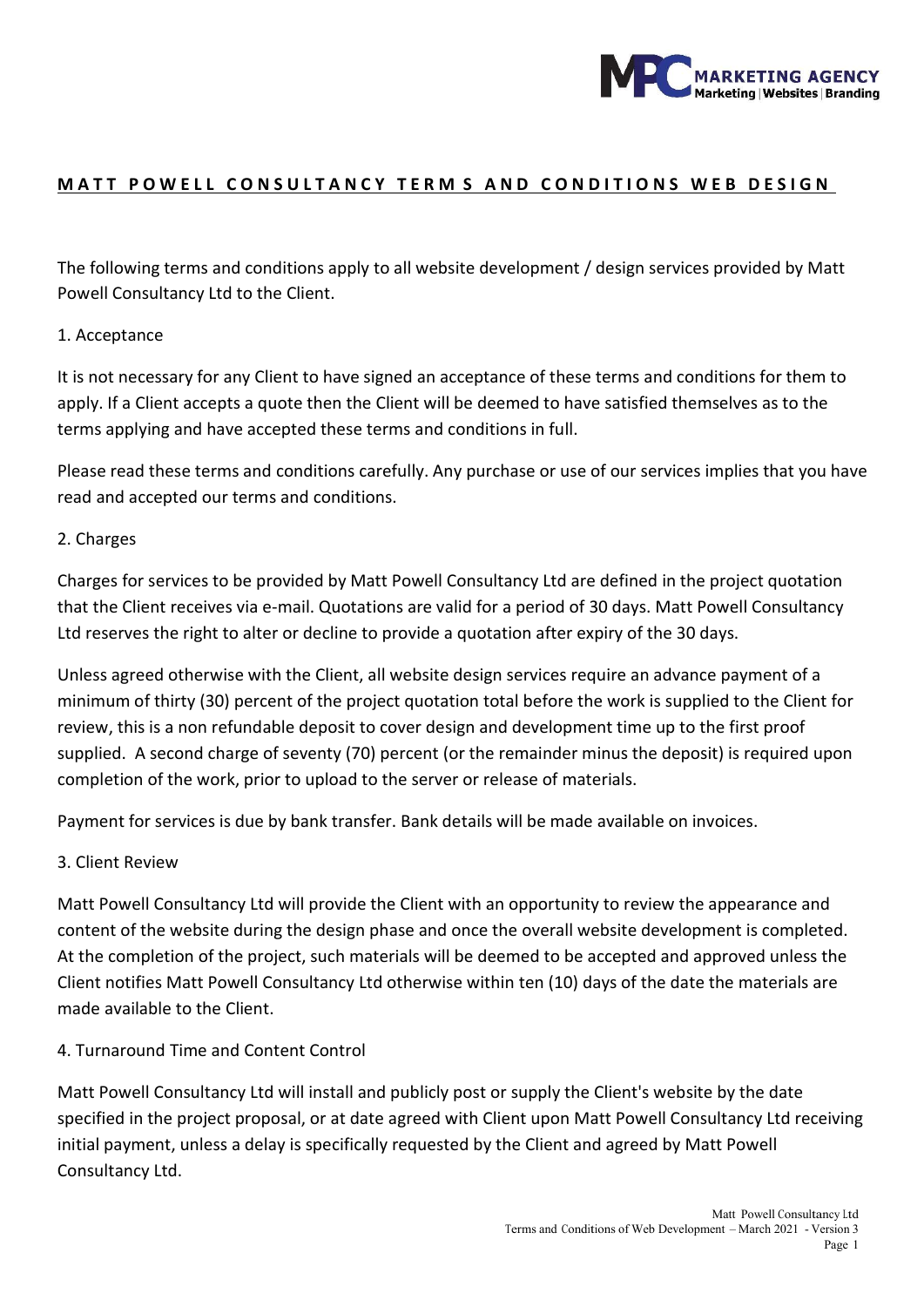In return, the Client agrees to delegate a single individual as a primary contact to aid Matt Powell Consultancy Ltd with progressing the commission in a satisfactory and expedient manner.

During the project, Matt Powell Consultancy Ltd will require the Client to provide website content; text, images, movies and sound files

5. Failure to provide required website content:

Matt Powell Consultancy Ltd is a small business, to remain efficient we must ensure that work we have programmed is carried out at the scheduled time. On occasions we may have to reject offers for other work and enquiries to ensure that your work is completed at the time arranged.

This is why we ask that you provide all the required information in advance. On any occasion where progress cannot be made with your website because we have not been given the required information in the agreed time frame, and we are delayed

as result, we reserve the right to impose a surcharge of up to 25%. If your project involves Search Engine Optimisation we need the text content for your site in advance so that the SEO can be planned and completed efficiently.

If you agree to provide us with the required information and subsequently fail to do within one week of project commencement we reserve the right to close the project and the balance remaining becomes payable immediately.

NOTE: Text content should be delivered as a Microsoft Word, email (or similar) document with the pages in the supplied document representing the content of the relevant pages on your website. These pages should have the same titles as the agreed website pages. Contact us if you need clarification on this.

Using our content management system you are able to keep your content up to date yourself.

# 6. Additional Expenses

Client agrees to reimburse Matt Powell Consultancy Ltd for any additional expenses necessary for the completion of the work. Examples would be purchases of special fonts, stock photography etc.

# 7. Web Browsers

Matt Powell Consultancy Ltd makes every effort to ensure websites are designed to be viewed by the majority of visitors. Websites are designed to work with the most popular current browsers (e.g. Firefox, Internet Explorer, Google Chrome, etc.). Client agrees that Matt Powell Consultancy Ltd cannot guarantee correct functionality with all browser software across different operating systems.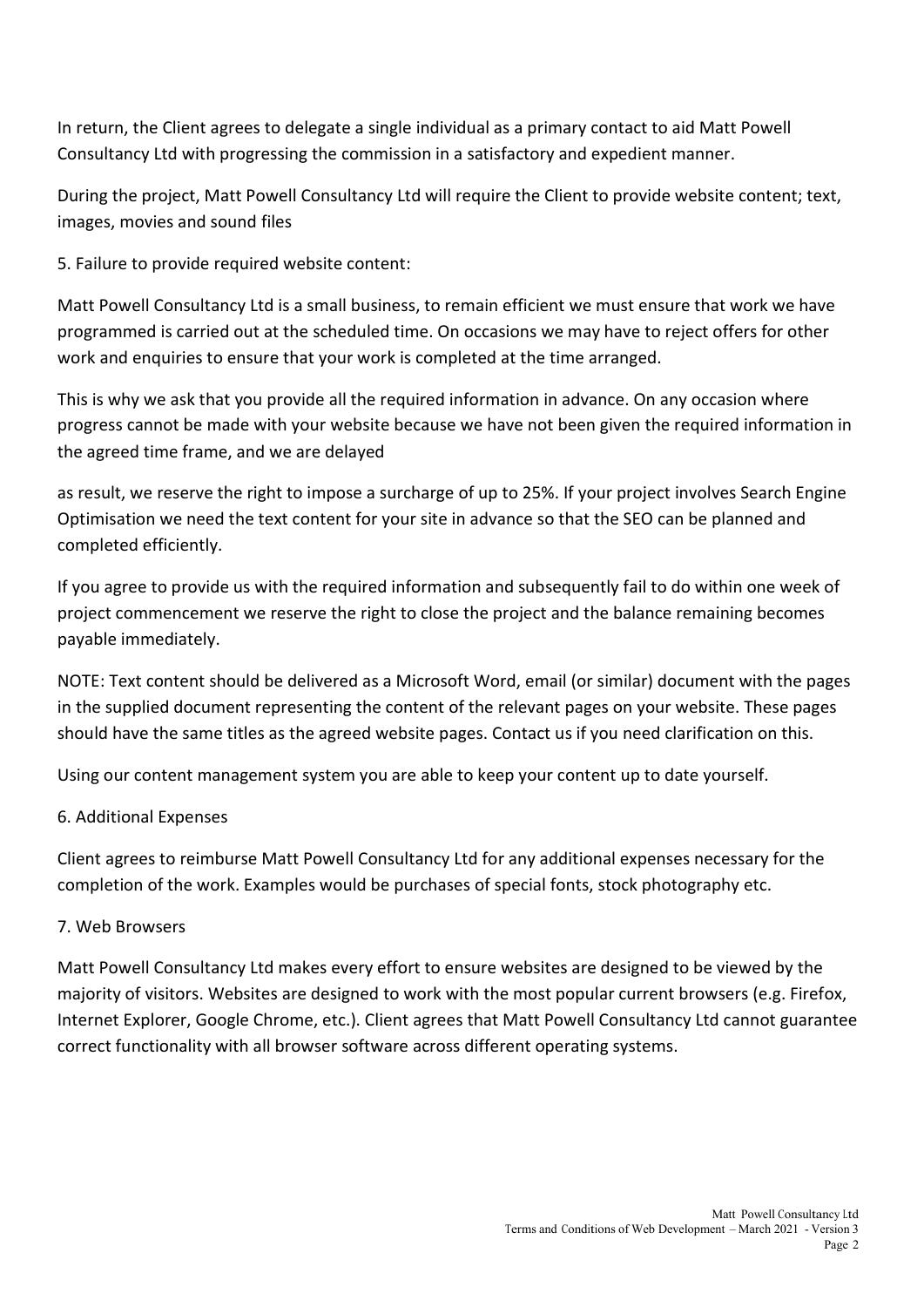Matt Powell Consultancy Ltd cannot accept responsibility for web pages which do not display acceptably in new versions of browsers released after the website have been designed and handed over to the Client. As such, Matt Powell Consultancy Ltd reserves the right to quote for any work involved in changing the website design or website code for it to work with updated browser software.

## 8. Indemnity

All Matt Powell Consultancy Ltd services may be used for lawful purposes only. You agree to indemnify and hold Matt Powell

Consultancy Ltd harmless from any claims resulting from your use of our service that damages you or any other party.

# 9. Copyright

The Client retains the copyright to data, files and graphic logos provided by the Client, and grants Matt Powell Consultancy Ltd the rights to publish and use such material. The Client must obtain permission and rights to use any information or files that are copyrighted by a third party. The Client is further responsible for granting Matt Powell Consultancy Ltd permission and rights for use of the same and agrees to indemnify and hold harmless Matt Powell Consultancy Ltd from any and all claims resulting from the Client's negligence or inability to obtain proper copyright permissions. A contract for website design and/or placement shall be regarded as a guarantee by the Client to Matt Powell Consultancy Ltd that all such permissions

and authorities have been obtained. Evidence of permissions and authorities may be requested.

# 10. Standard Media Delivery

Unless otherwise specified in the project quotation, this Agreement assumes that any text will be provided by the Client in electronic format (ASCII text files delivered on memory stick or via e-mail or FTP) and that all photographs and other graphics will be provided physically in high quality print suitable for scanning or electronically in .gif, .jpeg, .png or .tiff format. Although every reasonable attempt shall be made by Matt Powell Consultancy Ltd to return to the Client any images or printed material provided for use in creation of the Client's website, such return cannot be guaranteed.

# 11. Design Credit

A link to Matt Powell Consultancy Ltd will appear in either small type or by a small graphic at the bottom of the Client's website. If a graphic is used, it will be designed to fit in with the overall site design. If a client requests that the design credit be removed, a nominal fee of 10% of the total development charges will be applied. The Client also agrees that the website developed for the Client may be presented in Matt Powell Consultancy Ltd's portfolio.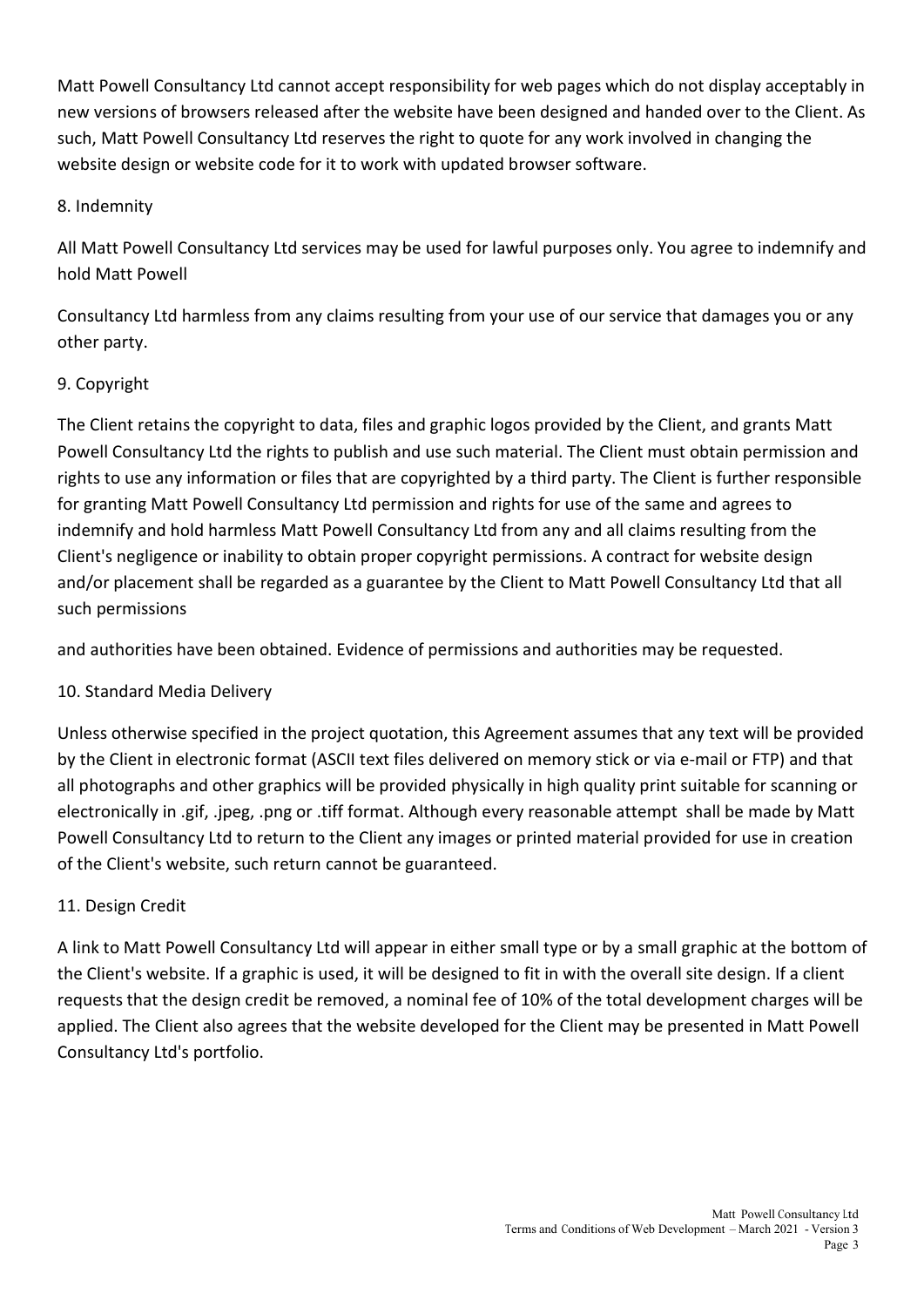### 12. Access Requirements

If the Client's website is to be installed on a third-party server, Matt Powell Consultancy Ltd must be granted temporary read/write access to the Client's storage directories which must be accessible via FTP. Depending on the specific nature of the project, other resources might also need to be configured on the server.

### 13. Post-Placement Alterations

Matt Powell Consultancy Ltd cannot accept responsibility for any alterations caused by a third party occurring to the Client's pages once installed. Such alterations include, but are not limited to additions, modifications or deletions.

### 14. Domain Names

Matt Powell Consultancy Ltd may purchase domain names on behalf of the Client. Payment and renewal of those domain names is the responsibility of the Client. The loss, cancellation or otherwise of the domain brought about by non or late payment is not the responsibility of Matt Powell Consultancy Ltd. The Client should keep a record of the due dates for payment to ensure that payment is received in good time.

#### 15. General

These Terms and Conditions work alongside Terms and Conditions of Consultancy only and. The Client's signature below or payment of an advance fee constitutes agreement to and acceptance of these Terms and Conditions. Payment online is an acceptance of our terms and conditions.

### 16. Social Media Management

Social Media Marketing and Management is defined as helping a client to promote their products or services through social media channels. Matt Powell Consultancy will honour the components of your chosen social media package, providing an agreement to a minimum 3 months contract is served and monthly payments are received in advance. In the event that payment is not received on time, we regret that further work will be halted until this is rectified.

#### 17. Governing Law

This Agreement shall be governed by English Law.